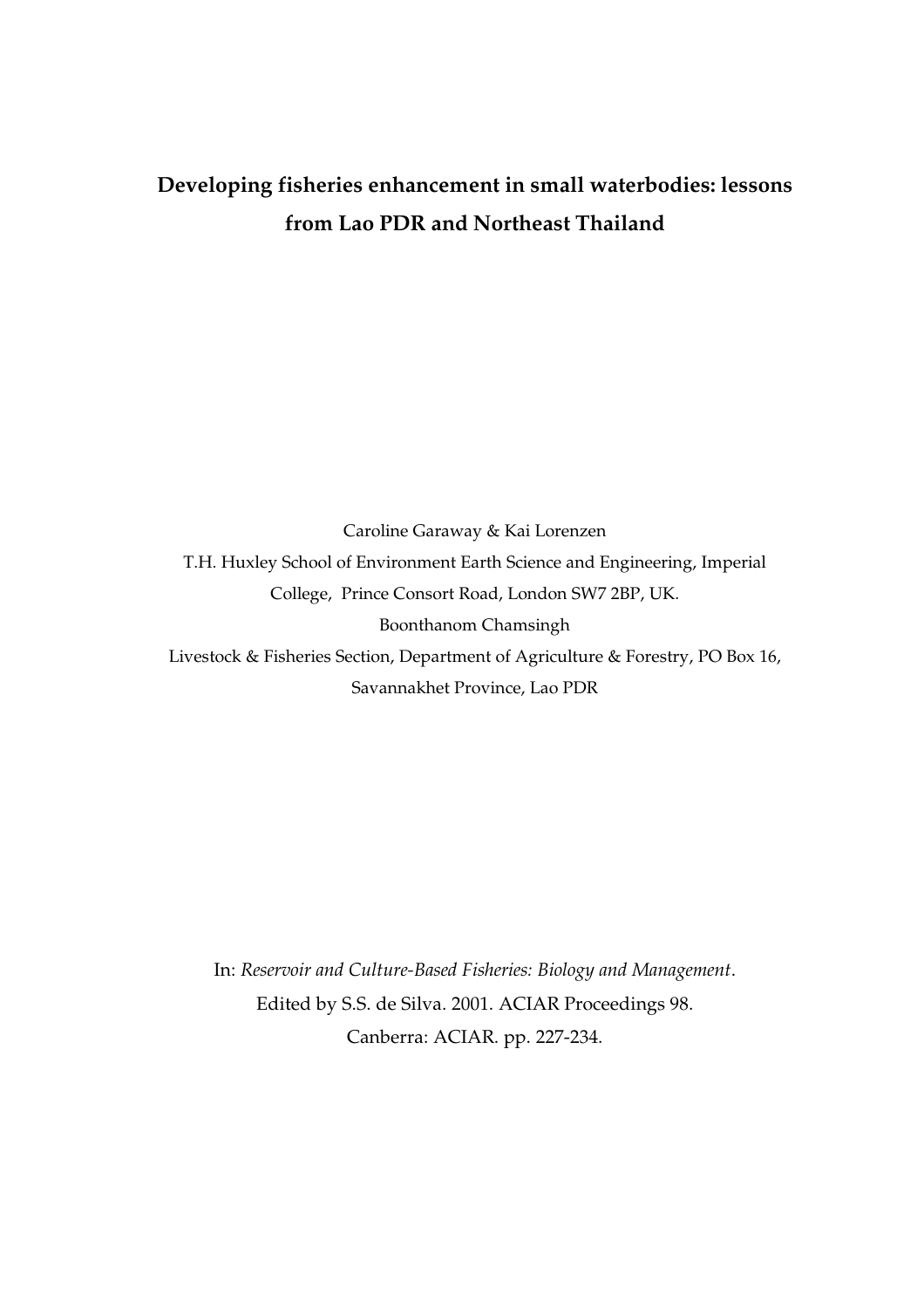# **Developing fisheries enhancement in small waterbodies: lessons from Lao PDR and Northeast Thailand**

Caroline Garaway & Kai Lorenzen

T.H. Huxley School of Environment Earth Science and Engineering, Imperial College, Prince Consort Road, London SW7 2BP, UK.

Boonthanom Chamsingh

Livestock & Fisheries Section, Department of Agriculture & Forestry, PO Box 16,

Savannakhet Province, Lao PDR

# **Abstract**

Culture fisheries enhancements are widely practised in small waterbodies throughout the Mekong region. Although frequently initiated by local communities, enhancements have received considerable financial and logistic support from governments and some NGOs. In this paper, we firstly review the characteristics of enhanced small waterbody fisheries in Lao PDR and NE Thailand, and evaluate their performance in terms of productivity and socio-economic as well as environmental impacts. Secondly, we assess the need and potential for improving the performance of enhancements, and explore how governmental organisations and NGOs can aid the sustainable development of enhancements through a process of participatory, adaptive learning.

Keywords: Participatory adaptive learning, enhancement, small waterbody management, uncertainty, institutions, stocking

# **1 Introduction**

The resources under consideration, small waterbodies, have been defined as "small reservoirs and lakes less than 10km<sup>2</sup> in area; small ponds; canals including irrigation canals; small, seasonal, inland floodplains and swamps; and, small rivers and streams less than 100km<sup>2</sup> in length" (Anderson, 1987).

Experiences of stocking ventures in such waterbodies have shown that whilst stocking has the potential to yield substantial benefits, the actual outcomes (in terms of production, distribution of benefits, institutional sustainability etc.) are often different from those initially expected (Garaway 1995, Hartmann 1995, Garaway 1999, Cowan et al. 1997; Lorenzen and Garaway 1998, Samina and Worby 1993).

The underlying reason for the prevalence of unexpected and sometimes undesirable outcomes of stocking in small waterbodies lies in (a) the inevitably limited prior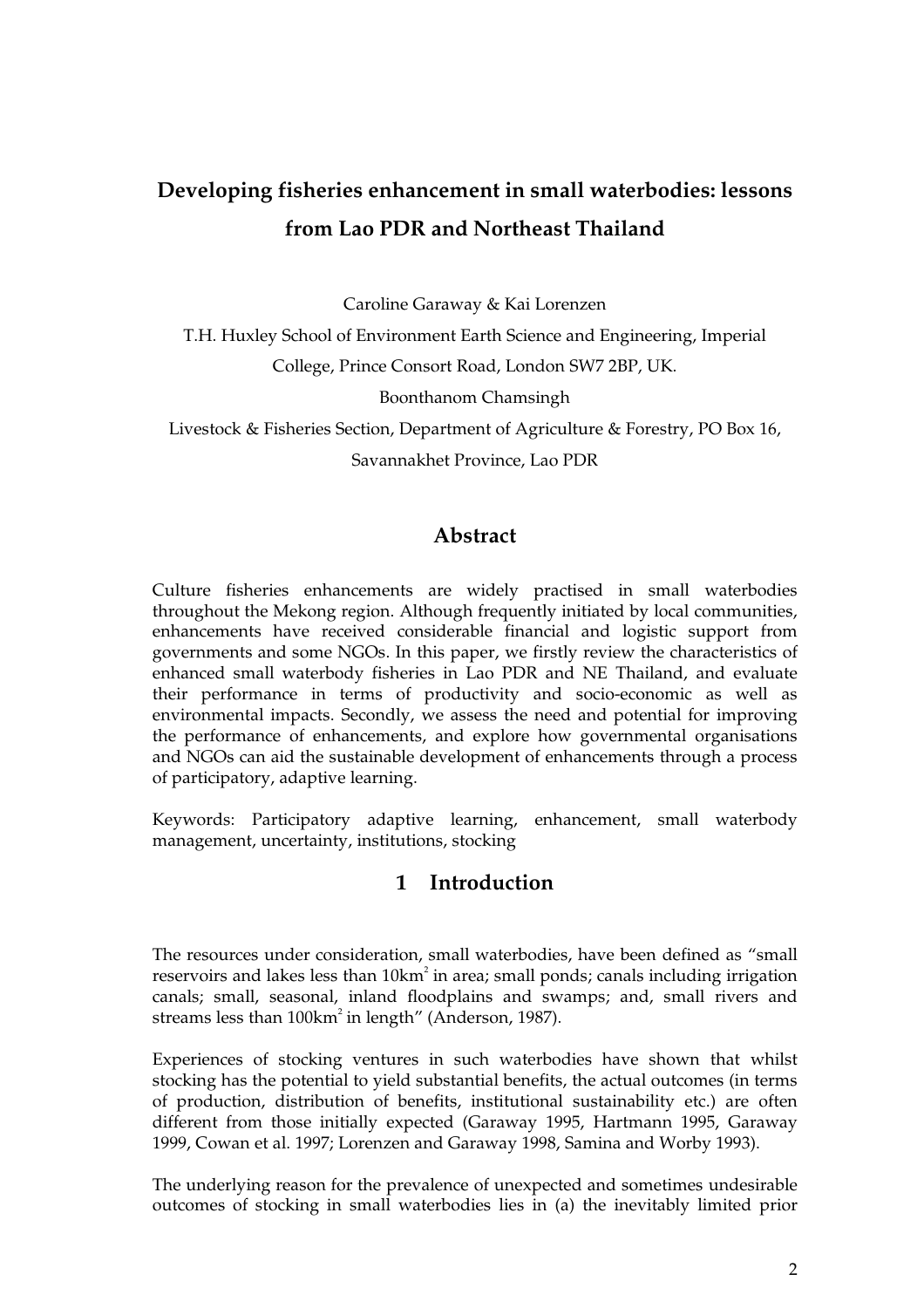knowledge of the physical, biological, technical and institutional characteristics of individual sites which show great variability; and (b) the complexity of the environments into which enhancements are introduced, involving dynamic interactions between the biological characteristics of the resource, the technical intervention of enhancement *and* the people who utilise or manage it.

This paper seeks to highlight these points and suggest ways in which the constraints they pose can be addressed. It reviews some of these previous experiences specifically relating to small waterbodies, and focuses on the small waterbody research experience of the authors in Udon Thani Province, N.E. Thailand (1993– 1996) and Savannakhet Province, Lao PDR (1994-present).

Section 2 of this paper presents a brief review of some of the small waterbody stocking initiatives in the study countries and gives some examples of outcomes that have occurred. Section 3 highlights some of the general lessons that have been learnt from studying these processes and outcomes and, in particular, the constraints and opportunities they provide. The section ends with recommendations for an adaptive process oriented approach to management and suggests a possible role for governments and/or other external research and development agencies.

# **2 Case studies from Lao PDR and N.E. Thailand**

This section provides a brief review of some of the results and conclusions of previous work by the authors. Details of this research can be found in Garaway 1995, Garaway *et al* 1997, Lorenzen & Garaway 1998, Lorenzen *et al* 1998a, Lorenzen *et al* 1998b, Garaway 1999.

# **2.1 Small waterbodies and the role they play in rural livelihoods**

In Savannakhet Province, Lao PDR, small waterbodies are ubiquitous and play a very important direct role in the livelihoods of almost all rural households, primarily for subsistence needs but also, and increasingly, for income generation (Garaway 1999). Household participation in such fisheries is almost universal (Claridge 1996, Garaway 1999). The Province, like the country, is characterised by semiindependent rural villages engaged in subsistence agricultural production with rice farming being the primary economic activity, supplemented by other activities such as fishing and small livestock rearing. Personal fishing in small waterbodies accounts for, on average, at least 70% of the fish acquired by rural households (Garaway 1999).

In N.E Thailand, the growth of the agricultural sector has declined in recent years but, as in Lao PDR, rice production is still the most important sector in the region and people in rural areas combine farming with fishing activities. Small waterbodies, similarly widespread, are the important fishery resources (Fedoruk and Leelapatra 1992, Garaway 1995). In the rural areas in the Northeast, up to 80% of fish consumed was obtained from such sources (Prapertchop 1989). Whilst it is expected that reliance is less now, a less detailed but later study suggested that reliance was still high, but that it varied between households of different socioeconomic status (Garaway 1995).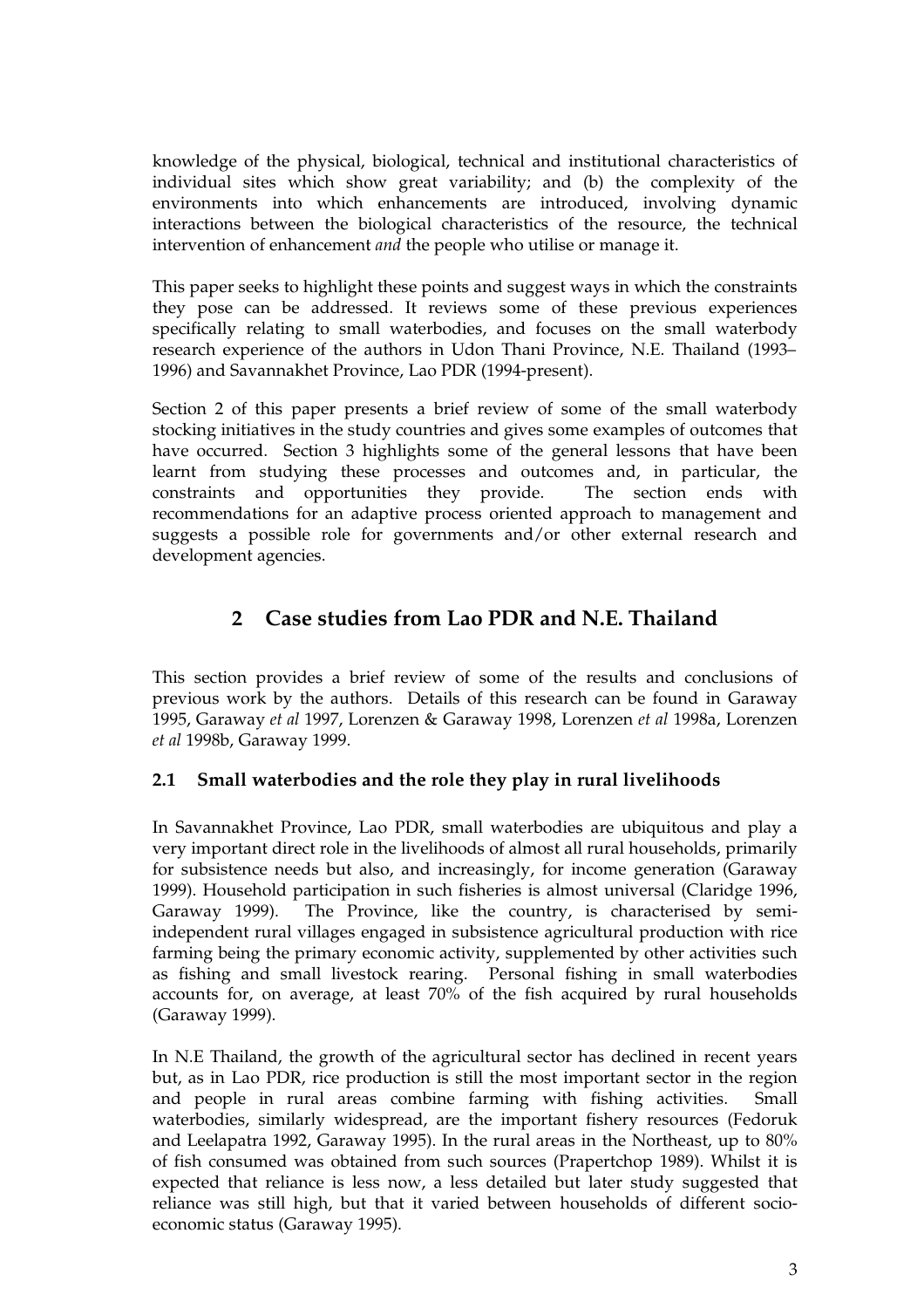In both research locations, freshwater fish is believed to be the most important source of animal protein.

## **2.2 Promotion of stocking and uptake**

♦ *Lao PDR*

In Savannakhet Province, stocking of small waterbodies, particularly with Nile tilapia *Oreochromis niloticus*, and to a lesser extent common and Indian major carp, has been actively promoted by the government since 1994, and the practice is spreading rapidly. Government policy has stated that "priority in the short, medium and long term is to be given to the reduction of declining harvests and the development of fisheries in the rivers, lakes and reservoirs..… these actions could allow the fisheries sub-sector to increase gradually its production figures from the current estimates. (Phonvisay, 1994)". The promotion of stocking in small waterbodies is seen as one way of doing this.

Waterbodies currently subject to enhancement include oxbow-lakes, natural depressions and man-made reservoirs of sizes ranging typically from 1 – 20 Ha. Typically these waterbodies are under the *de facto* ownership of one, or two closelyconnected, villages and are adjacent to the villages concerned.

Government have been supporting villages through the provision of limited technical advice, through part-payment of fingerlings and through facilitating 'study tours' to villages already involved with stocking. Operational rules (including monitoring and enforcement) regarding management are predominantly devised (and carried out) by the local communities themselves and hence there is considerable variation between villages, with villages also experimenting with their own rules through time. Government staff do give advice, particularly regarding who should be the benefactors of these initiatives.

In Savannakhet Province, response to stocking in rural communities has been varied. Of thirty-one villages and waterbodies studied, twenty supplied new institutions to manage their newly enhanced waterbody, and subsequently maintained these new institutions, whilst eleven did not (Garaway 1999). The types of institutions that were supplied are discussed in the next section. Research found that communities were more likely to supply new rules when there was a commitment to do so *prior* to stocking. Such communities devised the idea themselves, or in partnership with the government fisheries department, and at least part-financed the stocking. Having information about benefits from stocking, in particular first-hand information gained from visiting other villages enhanced such commitment. Other factors encouraging supply of new rules included the presence of skilful leaders, entrepreneurs and district government staff in the village (Garaway 1999).

♦ *Northeast Thailand*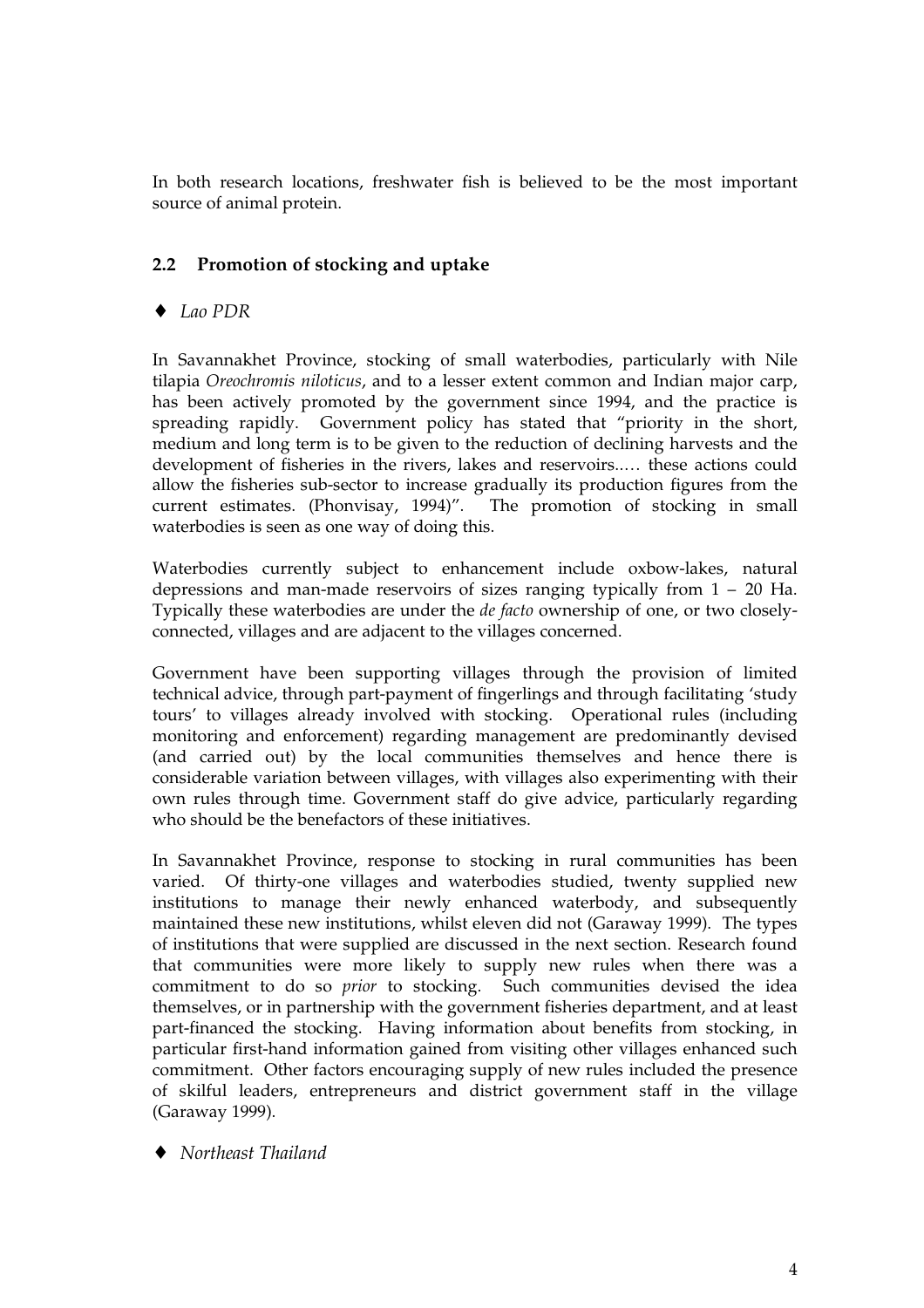In Northeast Thailand, culture based fisheries in village ponds have developed since the 1980s, following the expansion of government and private fish seed production, and various programmes to build village ponds and to promote aquaculture. At the time of the research (93-96), fish culture in communal ponds and reservoirs was being promoted by the Village Fisheries Programme (VFP) of the Department of Fisheries (DOF) with one of the primary aims being the promotion of communal semi-intensive aquaculture. Again, waterbodies selected were generally under the *de facto* ownership of one, or two closely-connected, villages and were adjacent to the villages concerned. As in Lao PDR, under the programme, village communities assumed responsibility for pond management and specific decisions on operational rules, including monitoring and enforcement, were taken by the village communities. Government support included brief training in management techniques such as nursing, feeding, fertilisation, and integrated agricultureaquaculture. Seed fish were partially subsidised in the first three years of any new village fish pond.

Department of Fisheries staff expressed dissatisfaction with the technology uptake in the VFP (Lorenzen, pers. obs.). Surveys show that many villages did continue to manage the village pond actively after the first three years, but that few villages provided significant inputs other than seed fish (which were stocked at 2-3 cm without nursing) (Lorenzen *et al*. 1998a) and therefore villagers were not operating the communal, semi-intensive aquaculture systems originally promoted.

## **2.3 The types of institutional change that stocking catalysed - a preliminary outcome of stocking.**

The stocking initiatives discussed above frequently catalysed changes in how waterbodies could be used and by whom and many changes were often not anticipated by external agencies.

Commonly, in both countries, operational rules radically altered access rights and the nature of household benefits that could be obtained from resources<sup>1</sup>. For example, personal subsistence fishing, usually previously permitted, was commonly prohibited or very much restricted, the level of restriction depending on the extent to which individual fishers had access to other resources. Instead, the fishery became increasingly commercialised. Resources were harvested in a way that produced a village income for community development, and the allocation of fish not used for these commercial purposes, and other derived benefits from the waterbody, was determined by rules set up by local decision-makers.

In N.E. Thailand, by far the most common management regime that replaced subsistence or small-scale fishing, was the holding of an annual fishing day where tickets were sold to individuals from within and outside the village, allowing them to fish with cast nets and lift nets. As well as generating income for the village, these days were also important social occasions (Chantarawarathit 1989, Garaway 1995). Outside of this day, fishing was commonly prohibited.

-

<sup>1</sup> (In Thailand, an exception to this was where waterbodies were purpose built and in these instances, rules were created rather than altered).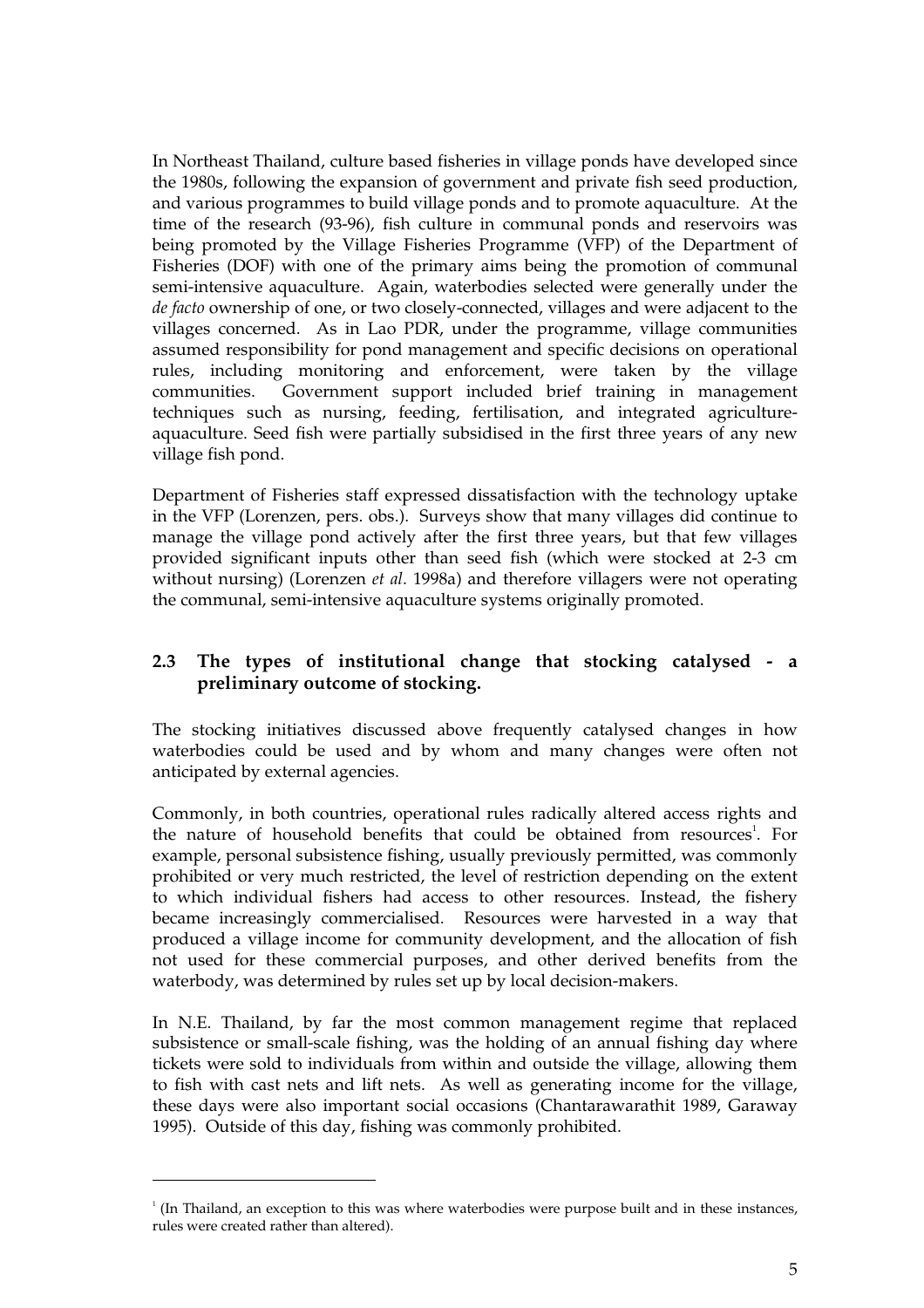More common in Lao PDR was that the resource would be fished by teams under the supervision of a management committee in a period of low agricultural labour demand (between January and May). Payment to the fishers concerned varied between villages. Outside of this time, fishing was also commonly prohibited. Why the institutions developed in Lao PDR were different to those in N.E Thailand is not known, though a possible explanation is that the opportunity costs of team fishing are far greater in Thailand than in Lao PDR. Other less common systems in Lao PDR included renting the waterbody to a group inside the village or, as in Thailand, holding an annual fishing day. (Garaway 1999)

As well as these broad variations in institutions between village communities, there were numerous smaller variations and villages also experimented with their own management rules over time, continually adapting them to local objectives and circumstances.

## **2.4 Examples of some of the outcomes of stocking initiatives**

This section gives a very brief review of some of the main technical, socio-economic and environmental outcomes.

## ♦ *Technical outcomes (production potential and yields)*

In Savannakhet Province, Lao PDR, a comparative study of waterbodies under different management regimes showed that the management systems described above, with a combination of access restrictions and stocking, had a strong positive effect on both standing stocks and biological production potential (Lorenzen *et al* 1998b). However, low levels of effort, brought about by the access restrictions, and selected harvesting of the larger stocked species only, meant that overall yields were not different between enhanced and non-enhanced fisheries, i.e. the potential for increased production was not realised (Garaway 1999). On the other hand, harvesting efficiency and hence the productivity of labour in the fishery increased greatly by up to a factor of three, and this was appreciated and valued highly by stakeholders (Garaway 1999).

An institutional analysis suggested that the low levels of effort were ultimately the result of a combination of the operational rules that governed access, and low incentives for active involvement in the fishery. Crucially, whilst any of these rules could have been changed to increase effort, possibly leading to increased yields and associated benefits, all would involve increased costs or lower economic returns to labour and hence were not preferred (Garaway 1999).

In N.E Thailand, stocking, catch and related data were collected for 16 village ponds. There was large variation in technical outcomes with yields ranging from 26 to 2881 (median 652) kg/ha/year. Yields were strongly related to the trophic status of the waterbody and to stocking density (with an optimum at 9800 fish/ha/year of 2-3cm seed fish). Stocking performance varied greatly between species and was also influenced by the trophic status of the waterbody (Lorenzen *et al* 1998a). Catches were dominated by tilapia in the most fertile water bodies and by carp species in all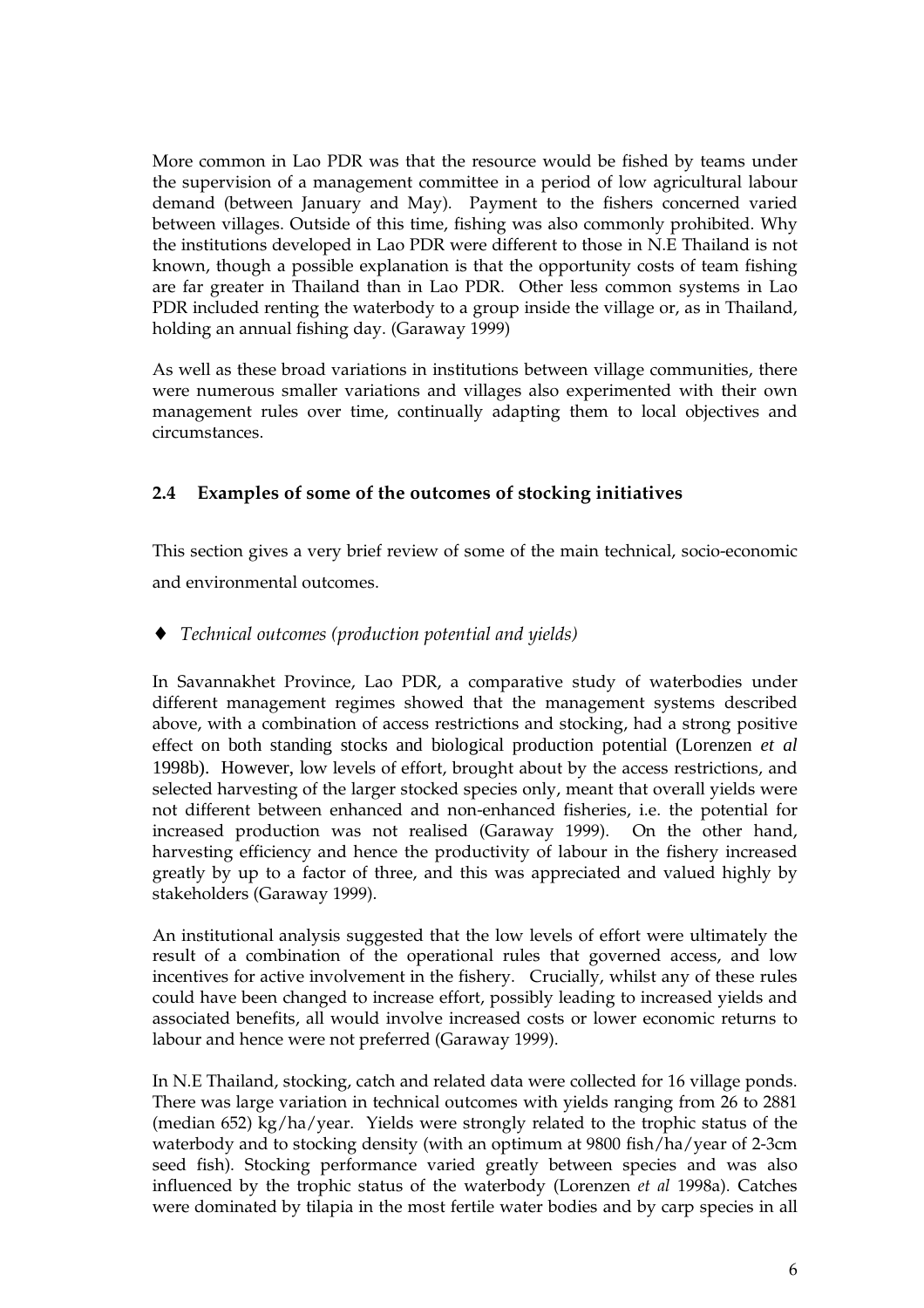others, but catch species composition did not significantly influence yield when the effect of trophic status was accounted for.

The median yield of 652kg/ha/yr was far less than villagers could have obtained had they managed the waterbodies as communal, semi-intensive aquaculture systems as originally promoted, instead of culture-based fisheries. For example, data for semi-intensive aquaculture, based on recommendations for farmer pond culture (AIT, 1993) suggest yields of around two and a half times this much at 1563/kg/ha/year.

The reason why local decision-makers chose this route was suggested by an economic analysis. It showed that the culture-based fishery provided much higher returns to communal labour and finance than semi-intensive aquaculture enterprises and the fact that people opted for culture based fisheries suggests that such communal labour and finance were in short supply (Lorenzen *et al* 1998a). Therefore, operating a culture-based fishery was a successful adaptation of the extended technology to village needs.

In summary, in both these cases it can be seen that the operational rules devised by local communities had a crucial affect on what outcomes were achieved or were achievable and these rules, and consequent outcomes, were not fully anticipated by external agencies. Closer analysis of these rules suggests that they had been chosen to fit with local needs and circumstances.

#### ♦ *Socio-economic outcomes of enhancement initiatives*

The section above discussed total benefits of stocking initiatives in terms of yields, and harvesting efficiency. However, given that the stocking initiatives catalysed changes in both the allocation and nature of benefits from the fishery, it is important to understand how these changes affected the distribution of the benefits amongst resource users.

As mentioned previously, the principal benefit from these stocking initiatives was the production of village income for community development. This is very different from the benefits from capture fisheries and demonstrates that stocking can catalyse a fundamental shift in the role and function of small waterbodies. In a detailed study of four villages managing stocking initiatives in Savannakhet Province, household benefits from the stocked waterbodies were found to include: a cheap source of good quality fish; decreased personal cash contributions to the community development fund; increased community income for improved community services (in some cases); decreased personal fish contributions for when the village entertained guests; and payment (in fish or sometimes cash) for communal harvesting and marketing. Selling fish cheaply to individuals from surrounding villages, and entertaining guests, fulfilled a traditional social function of strengthening links between villages (Garaway 1999).

Regarding the distribution of these benefits, with their higher capacity to buy fish, richer households were able to take more advantage of the new market supply of fish than the poorest socio-economic groups. However, this saving was small at less than US\$2/household/season. In addition, it could be argued that the poorest households, with less household economic surplus, benefited more relatively from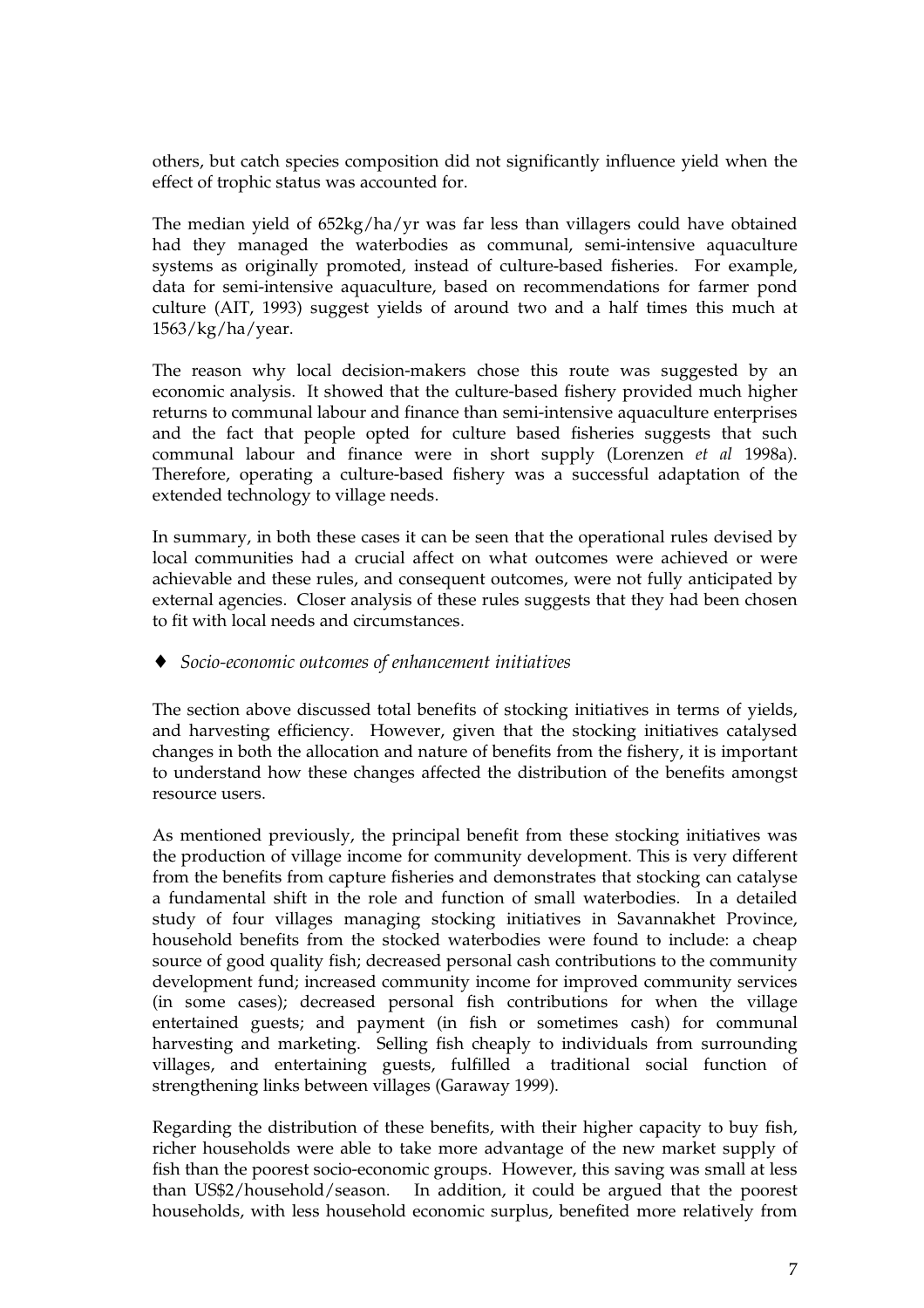the decreased personal cash and fish contribution needed to fulfil community obligations. In summary, it is believed that no socio-economic group was benefiting substantially more than others. (Garaway 1999)

However, research showed that members of the poorest rural households utilised local fishery resources for their own purposes the most and therefore had the highest total annual catches. This suggested that, if they did not have access to suitable alternatives, they would have the most to lose from the restriction of individual access to small waterbody resources brought about by stocking initiatives. Whilst this was the case, it should be noted that variation between the socio-economic groups in terms of utilisation of the fishery was not large and was found to be far greater between villages (Garaway 1999).

In fact, despite loss of personal use, villagers did not perceive they had been adversely affected by access restrictions. This was because either they had other convenient places to fish or, when this was not the case, it had been taken into consideration by the rule designers and the access restrictions were correspondingly less severe.

There is less information available on the benefits of stocked waterbodies and their distribution in N.E. Thailand, but they did not seem as wide-ranging as those in Lao PDR, with the main benefit being community income, the social occasion of the fish catching day and the use of water for buffalo and vegetable irrigation. There is little information on whether these benefits were distributed evenly. One study suggested that some of the poorer households did not participate in the fish catching day because of the ticket price. However this did not appear to be common (Garaway 1995). Regarding the costs of lost access to previous fishing resources, the same study suggested that, contrary to the situation in Lao PDR, it was middle income farmers rather than poorer farmers that utilised local fishery resources the most, and would therefore be most affected by access restrictions (Garaway 1995). Again though, in the area studied, the loss of only one of many fishery resources was not perceived to have had a deleterious effect by resource users.

Evidence suggests therefore, that whilst the nature of benefits had changed, local rules have been chosen that distributed the new benefits evenly across socio-economic groups and accounted for local fishing for subsistence needs.

♦ *Environmental outcomes*

Information on environmental impacts is only available for Lao PDR.

In the comparative study of waterbodies under access restrictions and/or stocking or neither, it was shown that access restrictions, even in combination with the stocking of exotic species, had a significant positive effect on the standing stocks of *wild* fish, and there was no evidence of negative effects on their diversity (Lorenzen *et al*, 1998b). This was an unexpected outcome, brought about by the access restrictions, and selected harvesting of the larger stocked species only for selling and entertaining guests with. While stocking is not necessary for communities to introduce and enforce access restrictions, it has certainly facilitated such steps, and the net effect has been a rapid proliferation of restricted access fisheries in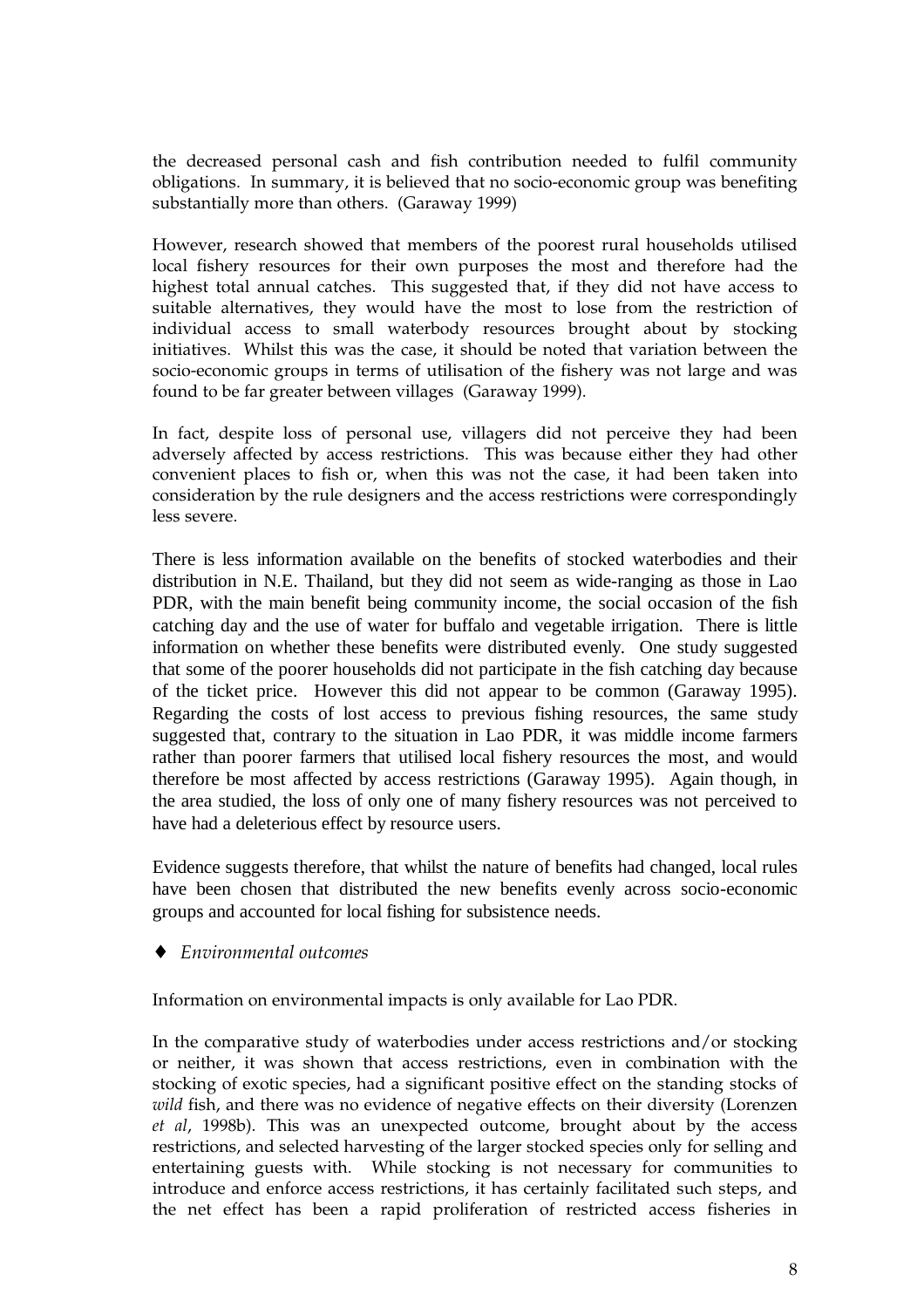Savannakhet. Increased stocks in perennial small waterbodies are likely to have positive effects on the yield from seasonal habitats such as paddies, and may also have conservation benefits.

Again then, it can be seen that the changes to operational rules catalysed by stocking, had a profound and unanticipated affect on fishing practices which in turn lead to unexpected and in this case possibly desirable environmental outcomes.

# **3 Discussion**

These results show that stocking initiatives have provided benefits due to both, (1) direct biological effects of stocking (increased recruitment of valuable species), and (2) indirect effects due to institutional change resulting from the investment into common pool resources (e.g. incentives for sustainable use, reduced fishing pressure and higher returns to labour).

However, as is also shown, outcomes have often been unpredictable, different to what has been anticipated or less than optimal presence of unexpected outcomes is caused by the fact that there is still a great deal of uncertainty surrounding both the direct and indirect effects of stocking.

## **3.1 Uncertainty associated with enhancement management**

Firstly, uncertainty may result from the fact that the underlying biological processes are still not fully understood (such as species interactions) or they are subject to 'random' variation linked to variation in external conditions (such as rainfall). Another problem is that even in cases when processes are understood, external agents, such as governments, are constrained by a lack of location specific information (e.g. waterbody productivity, species composition and biomass), as resources for widespread research at such a specific and local level are often lacking. All these factors result in there being considerable *technical* uncertainty associated with stocking initiatives.

The same sources of uncertainty (lack of understanding about the underlying processes and lack of location-specific information) are also relevant when considering the institutional aspects of stocking initiatives. The act of stocking often catalyses institutional change but such rule changes are frequently not considered or not anticipated pre-intervention, and the rules and their consequent effects rarely studied in a systematic way in ongoing initiatives. Because of this, there is still very little information about the underlying factors and processes that motivate different types of human action, actions that ultimately result in certain types of rules being devised and/or certain levels of rule compliance. This creates much *institutional* uncertainty about what changes are likely to accompany which type of initiative and what institutions are likely to provide the more optimal outcomes in any given set of ecological and social circumstances.

This lack of understanding is exacerbated by the fact that in many cases, even when there are resources to collect this type of information, many analysts are unaware of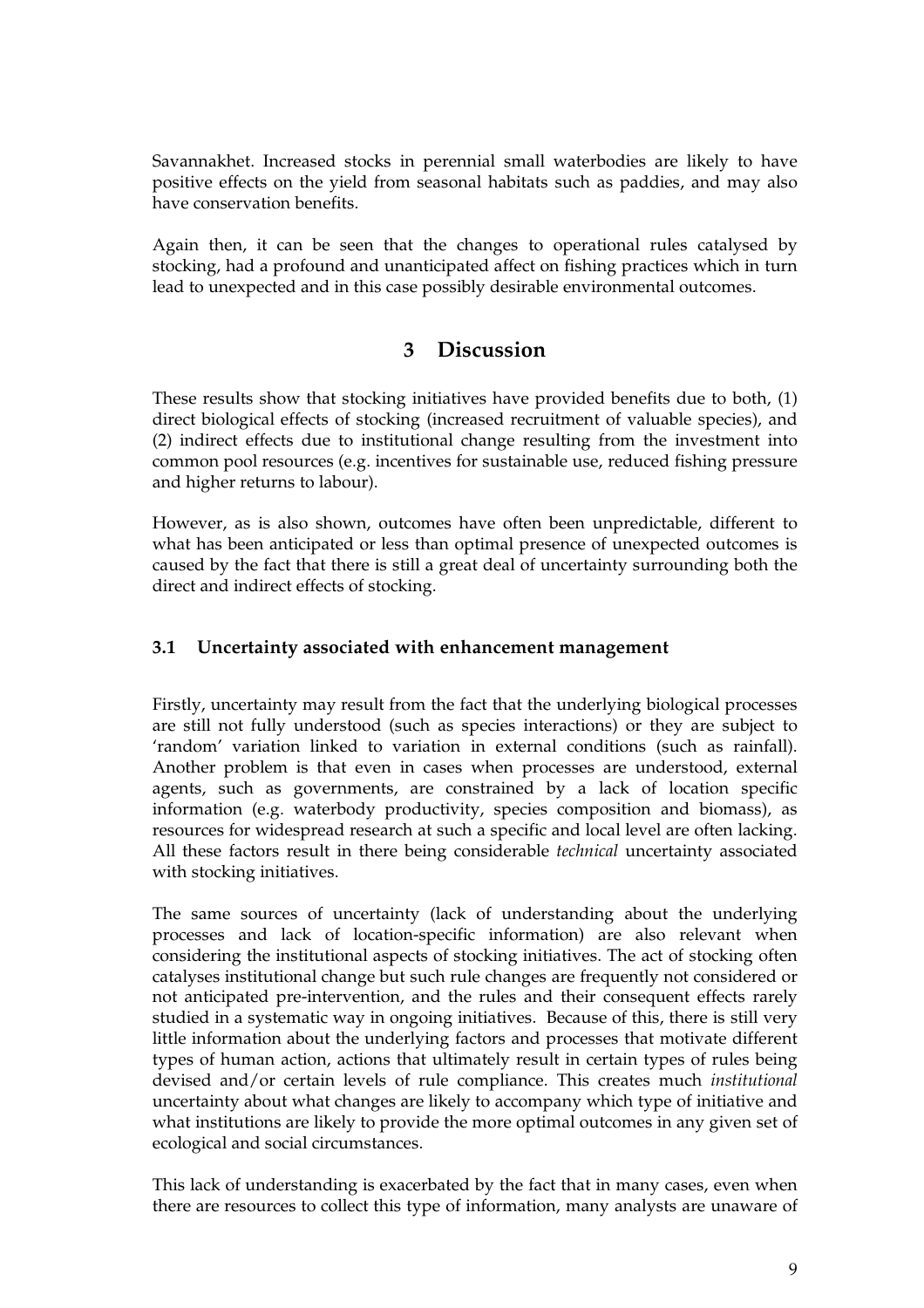the value of doing so, instead relying on technical information only. Studying technical and biological interactions, whilst essential, does not enable us to understand, predict or improve outcomes in real settings, without understanding how they are affected by, or in turn affect, the institutions put in place to govern use (& investment). Even technical outcomes cannot be understood with reference to technical variables alone. Integrated research recognising the inter-relationship between the technical intervention, the nature of institutions, the resource and community characteristics is urgently required to address this.

All this uncertainty makes it difficult for external agencies to come up with context specific management guidelines that will produce predictable and desirable outcomes. The question that needs to be addressed is, what approach could such agencies take that would deal with or reduce these uncertainties so as to increase the chances of this happening.

## **3.2 Dealing with uncertainty through participatory adaptive learning**

Some of these uncertainties could be reduced just by having more knowledge preintervention whilst others, which may be termed dynamic uncertainties (i.e. the response of certain variables to change), can only be resolved by actually observing them, either through time, or across systems under different management. Other uncertainties, such as 'random' variation in external conditions can not easily be reduced at all.

It is suggested here that much could be gained and much uncertainty reduced by external agencies and local communities combining their strengths through a process of participatory adaptive learning, as described in Lorenzen & Garaway, 1998.

Adaptive learning has been described as a structured process of 'learning by doing' that involves learning processes in management rather than single solutions, or control, through management. The approach provides for an increase in knowledge about the resource systems in question that will, in turn, enable management policy to be refined. To produce this knowledge, and thereby reduce uncertainty, management is treated as an experimental process, aimed at yielding crucial information for the improvement of management regimes as well as more immediate benefits for the participating stakeholders. *Participatory* adaptive learning requires that the communities affected by the stocking initiatives take an active and equal role in the experimental process.

It is believed that such an approach could help to reduce the reducible uncertainties in the type of small waterbody enhancement management described in this paper, more quickly and at a lower cost. Such an approach is possible because of the opportunities that the resource management systems described here provide.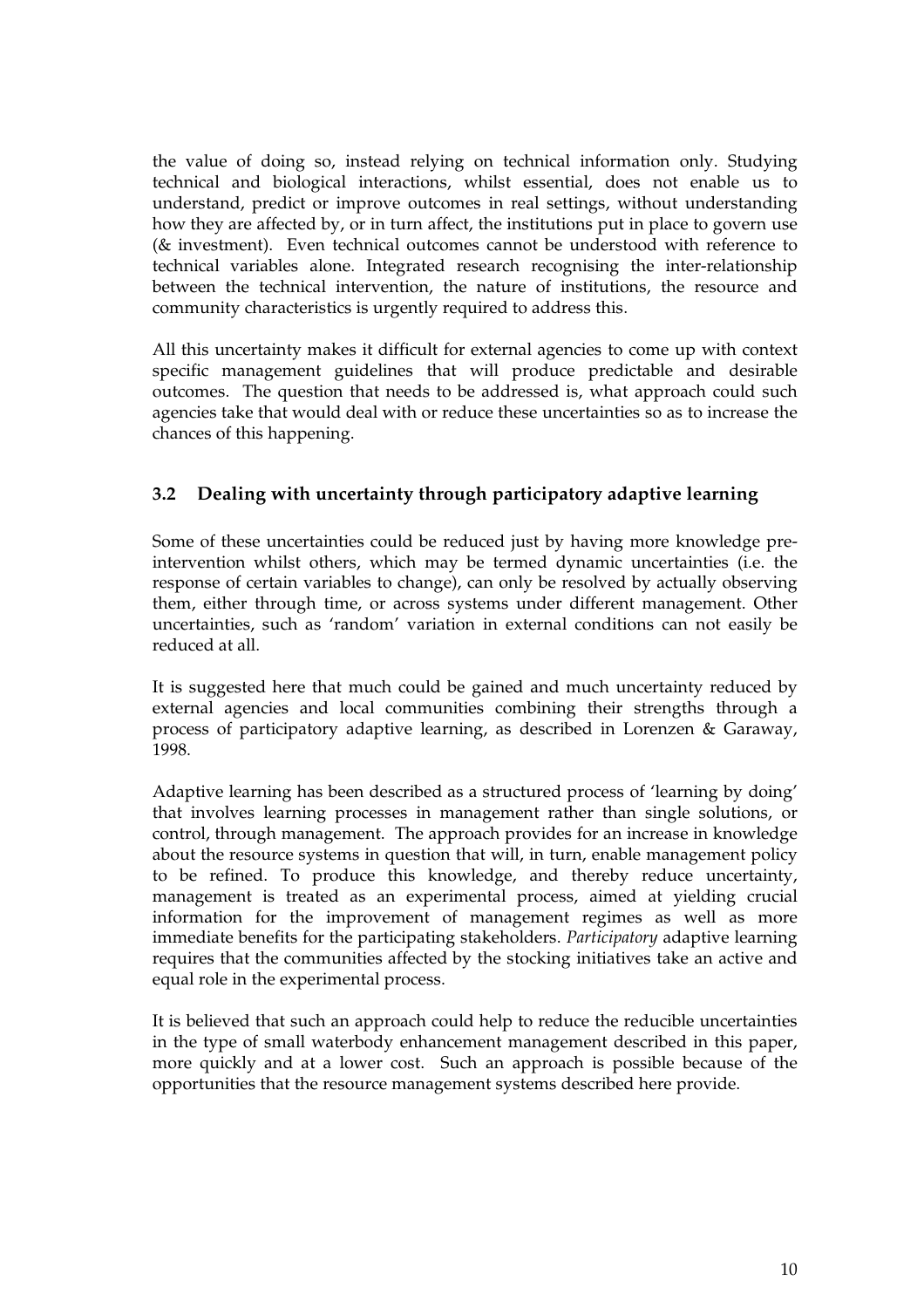## **3.3 Attributes of resource systems that facilitate adaptive learning**

#### ♦ *The ubiquitous nature of small waterbodies*

Small waterbodies are ubiquitous throughout the environments being considered and therefore there are opportunities to observe differences across different entities at the same time, thereby reducing the time required for knowledge to accumulate. If this were done in a systematic way, there would be great opportunities for reducing dynamic uncertainties, by first identifying precisely what information is required to reduce the uncertainty and secondly carefully selecting sites that will yield this information.

♦ *The presence of variation that enables comparative study*

The resource systems in question already show great variability in terms of their biology *and* the institutions set up to govern use. This means that much can be learnt from the careful selection and study of *existing* management resource systems without the need for any further intervention (so-called passive experimentation). There may be cases where more active experimentation would yield substantially more information and in these cases, where such intervention can be implemented at appropriate levels of cost and risk and with the full participation of local communities, such an approach would be appropriate.

## ♦ *The time and place knowledge of local users*

One of the major uncertainties to be addressed is the lack of location specific information. Whilst external agencies do not have the resources to collect this information themselves, it should be recognised that local communities already have extensive knowledge about their resources, their communities and the institutions they use to govern resource use. Such knowledge should be utilised.

This research has shown that under certain circumstances, communities can and do manage stocking initiatives in a way that produces satisfactory, if not necessarily optimal, outcomes. They can do this because of their considerable local knowledge of the resources available to them and the communities that utilise them. Crucially, they have a far better understanding of local needs and local patterns of behaviour, knowledge that they can use when considering the design of operational rules for management. This means, in particular, that compared to external agencies they are far more likely to be able to predict whether certain operational rules are likely to be workable or not (i.e. meet the needs of users, be acceptable, be monitorable and be enforceable). External agencies could learn much from this information.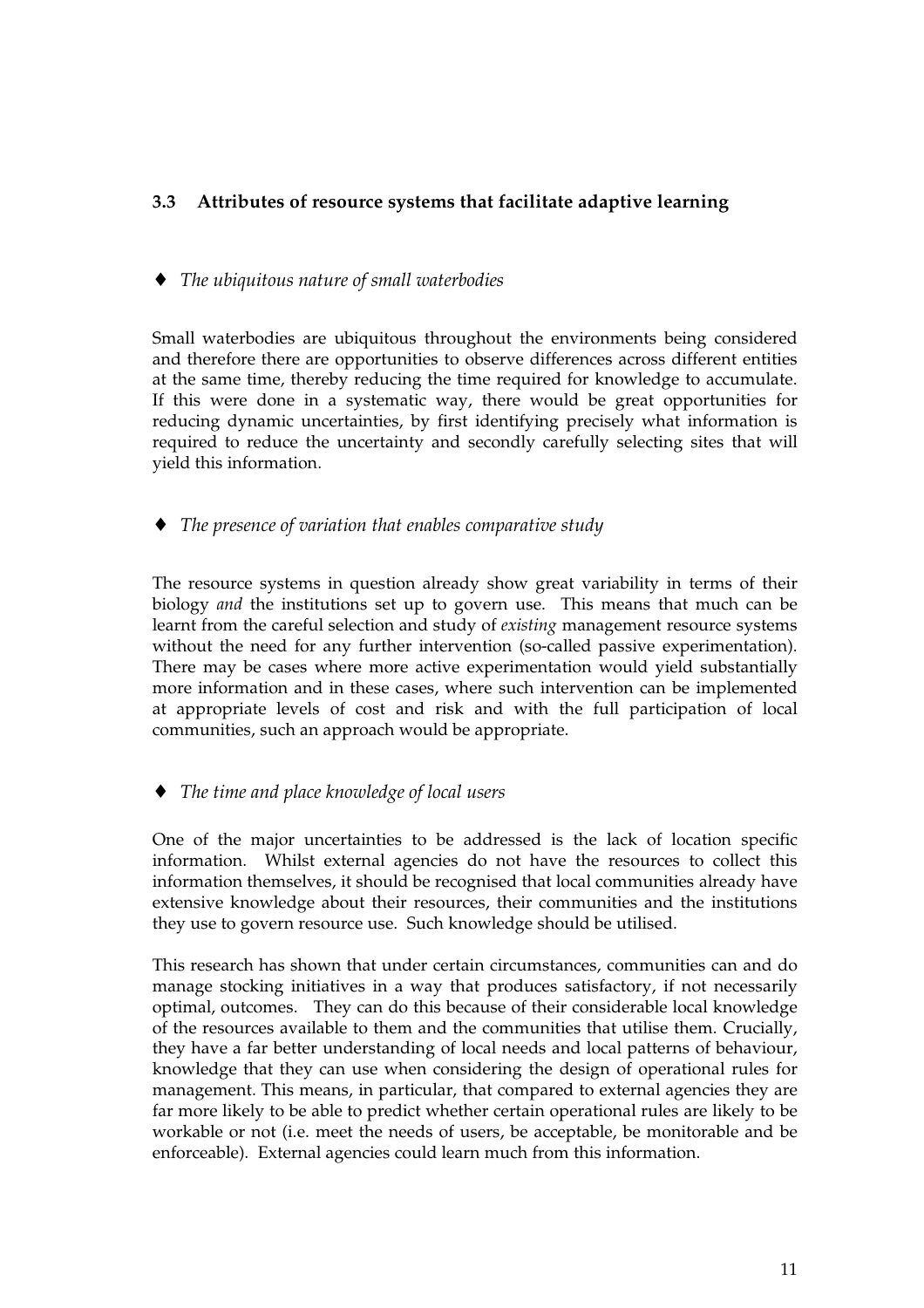♦ *The experimental approach of communities to resource management*

Research has also shown that, given the opportunity to do so, communities will experiment with management through time, continually learning and changing rules to better adapt them to local needs and circumstances. This suggests that the idea of experimentation is one that communities would embrace under certain circumstances (e.g. suitable levels of risk, information about the possible benefits of such experimentation). Communities particularly experiment with rules that distribute benefits and rules that motivate different types of human action. Experimentation with technical aspects, such as stocking densities and species combinations is less common, as technical knowledge is limited and, particularly in Lao PDR, actions are dependant on what is available and affordable. Currently, with communities experimenting in isolation and without the same technical knowledge as external agencies, their process of learning is slow. However, external agencies could have a prominent role to play in changing this.

♦ *The wider reach and technical knowledge of external agencies*

As suggested in the last section, external agencies have two vital attributes that complement communities' extensive local knowledge. Firstly, they have technical scientific knowledge (or access to it). Secondly, they have knowledge of, and access to, a large number of communities who are managing enhanced waterbodies. Were external agencies to facilitate communication and information exchange between communities, (and between communities and external agencies) this could greatly increase the knowledge base of local communities.

♦ *The community interest in learning from the experience of other local communities*

Finally, following from this last point, the research conducted in Lao PDR has shown that communities have a great interest in, and benefit significantly from, communicating with other communities. This was one of the major factors that increased the chance of successful uptake of new enhancement technology in the Province. Given this interest, it is expected that, were communities fully aware of the objectives of participatory adaptive learning, they would be interested in participating in an experimental approach that brought together a larger number of communities' experiences and ultimately provided them with better information for the management of their own enhanced fisheries.

## **3.4 The role of external agencies in a participatory adaptive learning approach**

To best support an adaptive learning approach and hence reduce the considerable uncertainties associated with small waterbody enhancement, it is suggested that external agencies take the following steps.

• Collect initial information on key attributes of the resource systems under consideration (biological, social, and institutional) and current outcomes, with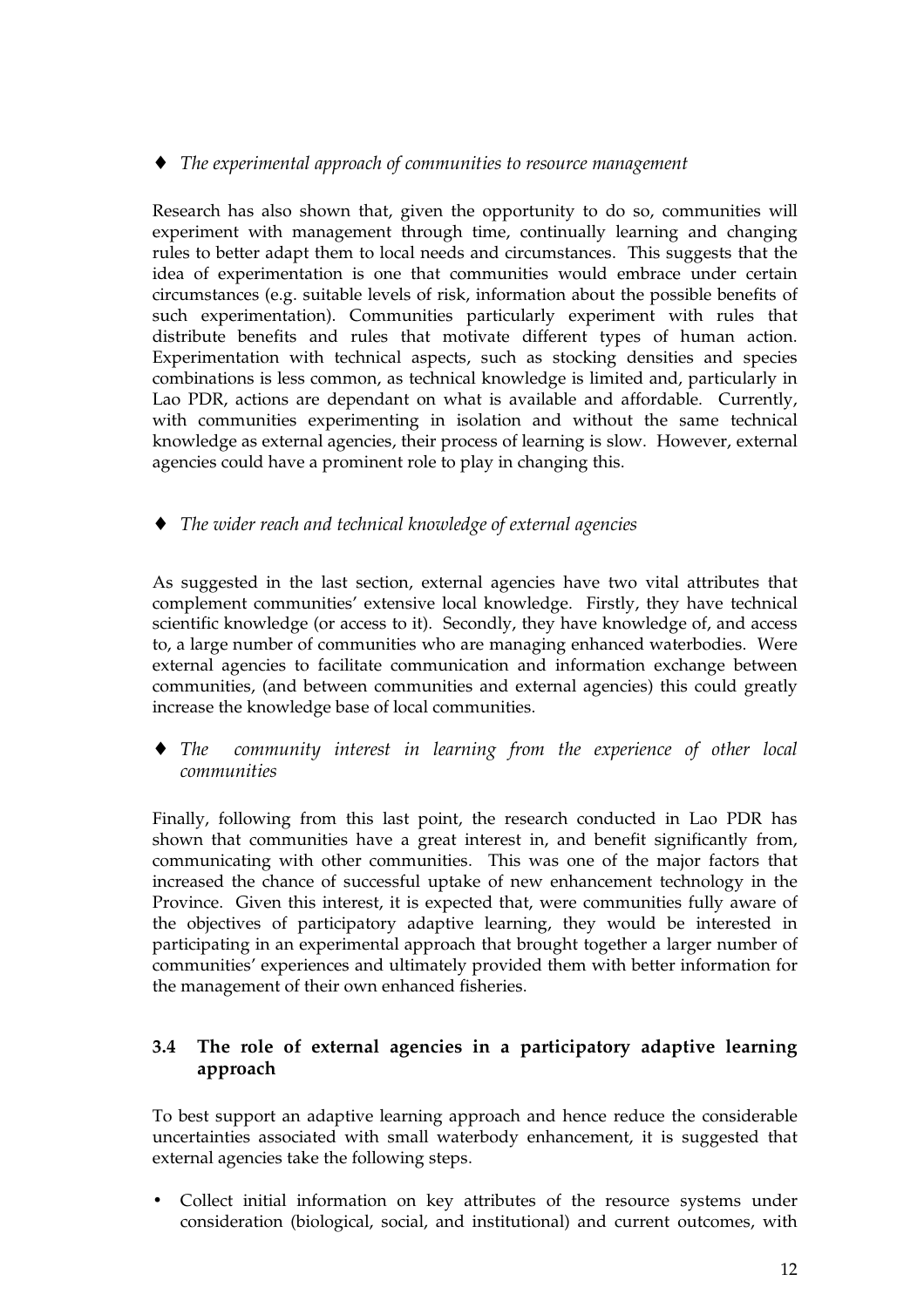the full participation of local communities through participatory appraisals. This should include identifying the objectives of enhancement management on the part of the user community.

- With the aid of scientific analysis, identify where the greatest uncertainties (technical and institutional) are in the first instance and discuss with participating communities what experimental strategies are most likely to reduce these uncertainties at an appropriate level of risk, whilst still achieving beneficial outcomes. It is at this stage that the local knowledge of communities and the technical knowledge of externally agencies can be most fruitfully combined.
- Facilitate local experimentation and then local monitoring of the outcomes of the process.
- Facilitate learning between communities, and between communities and external agencies, through scientific analysis, 'study tours' and workshops.
- Repeat the process until it is believed that the costs of further experimentation outweigh the benefits that can be gained from further reducing uncertainty.

The process is a continual one of adaptation, experimentation and learning. By repeating this process, uncertainty can be further reduced and management strategies further refined to produce greater benefits that meet the needs of the user community. Such a process has rarely been tried in the field of enhancement, and more research is required to assess the efficacy of the approach. Such research is now being carried out in a DfID funded project in Savannakhet Province, Lao PDR in a joint collaboration between RDC, Savannakhet and MRAG Ltd, London. The project started in 1999 and is due to end in February 2002.

# **4 Acknowledgements**

The authors would like to acknowledge financial support for this research from the Department for International Development of the United Kingdom (DfID). The views expressed in this paper are those of the authors and do not necessarily reflect the views of this agency.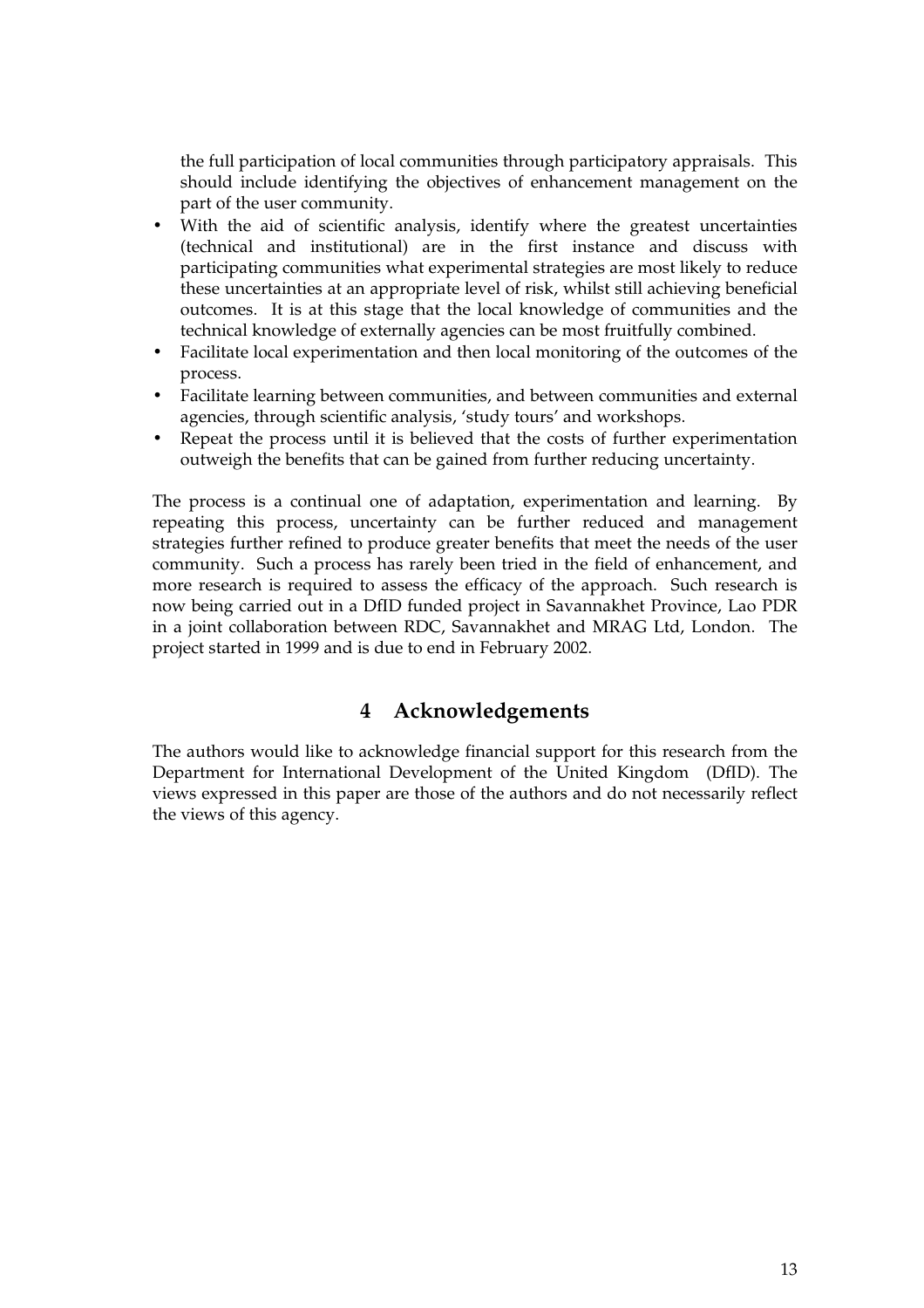# **5 References**

AIT (1993). An economic comparison of aquaculture with cropping options for small scale farmers in Northeast Thailand. AIT Aquaculture Outreach Project, Working Paper No. 5. AIT, Bangkok

Anderson (1987) The development and management of fisheries in small waterbodies. Symposium on the development and management of fisheries in small waterbodies, Accra, Ghana

Barbosa, F. and W. Hartmann, (1998). Participatory management of reservoir fisheries in north-eastern Brazil. In: Petr, T.: Inland fishery enhancements. FAO Fisheries Technical Paper 374. Rome: FAO.

Chantarawarathit, N. (1989) The DOF village fisheries project: an analysis of its problems and impact in Udonthani Province, Thailand. MSc Thesis. Bangkok: Asian Institute of Technology.

Claridge, G. (1996) An inventory of wetlands of the Lao PDR. IUCN Wetlands Programme, Bangkok

Cowan, V. Aeron-Thomas, M. and Payne, I.A.(1997) An evaluation of floodplain stock enhancement. Report. MRAG Ltd, London

Garaway, C.J. (1995) Communal ponds in NE Thailand under different use-rights systems: a participatory rural appraisal of their differing roles in people's livelihoods. Report. London: MRAG Ltd. 106 pp.

Garaway, C.J. (1999) Small waterbody fisheries and the potential for community-led enhancement: case studies from Lao PDR. PhD Thesis, University of London. 414 pp.

Hartmann, W.D. (1995) Institutional development for common-pool resources management: a task in technical cooperation. In: Wahl, P. (Editor) *Reinventing the Commons*. Amsterdam: Transnational Institute.

Lorenzen, K. & Garaway C.J. (1998) How predictable is the outcome of stocking? In: *Inland Fisheries Enhancements*. FAO Fisheries Technical Paper 374, pp. 133-152. Rome: FAO.

Lorenzen, K., Juntana, J., Bundit, J. & Tourongruang, D. (1998a) Assessing culture fisheries practices in small water bodies: a study of village fisheries in Northeast Thailand. *Aquaculture Research*. **29**: 211-224.

Lorenzen, K., Garaway, C.J., Chamsingh, B. & Warren, T.J. (1998b) Effects of access restrictions and stocking on small water body fisheries in Laos. *Journal of Fish Biology* **53** (Supplement 1) 345-357.